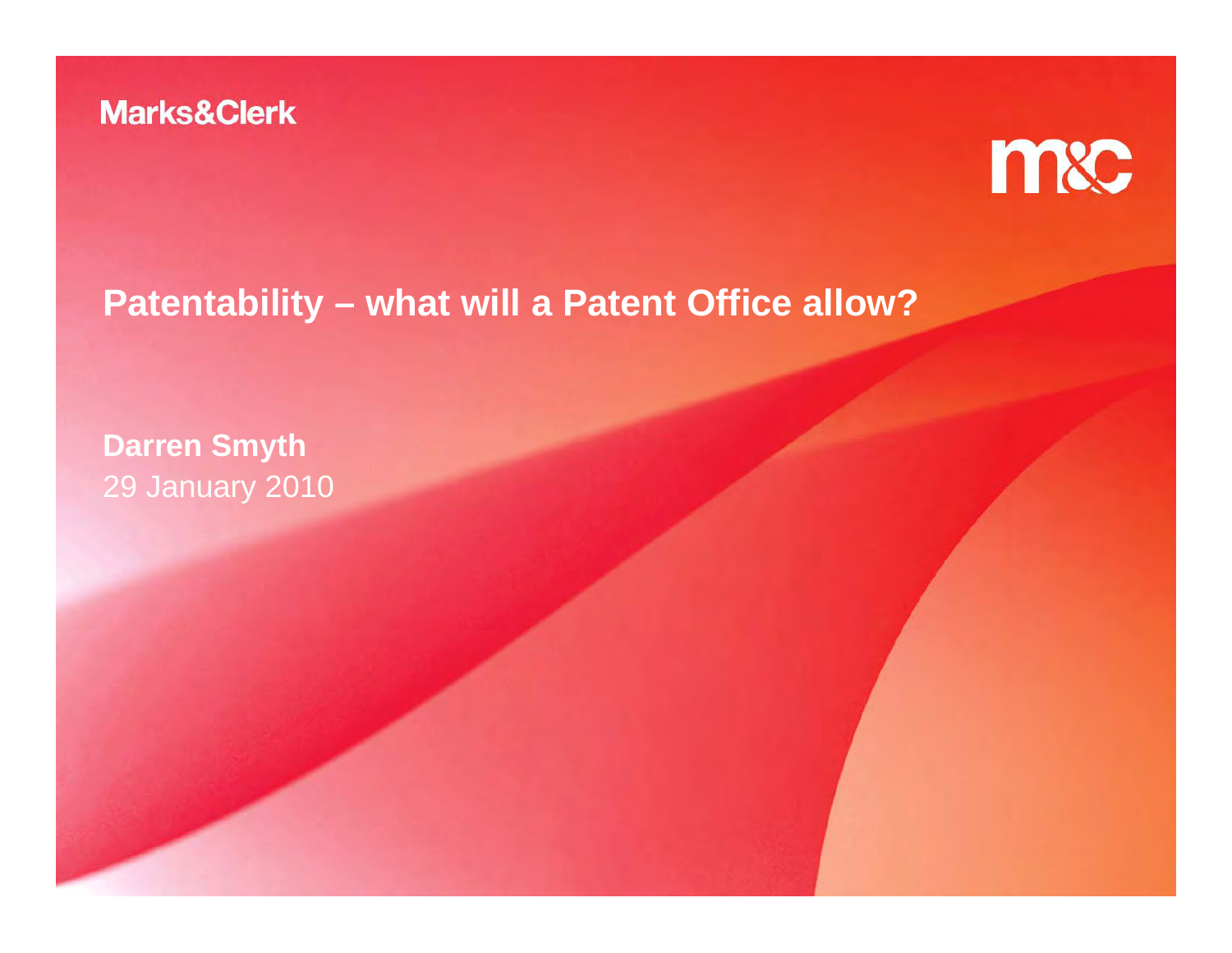# mxc

### **Requirements for patentability**

- Novelty
- Inventive step
- Industrially applicable
- Not excluded from patentability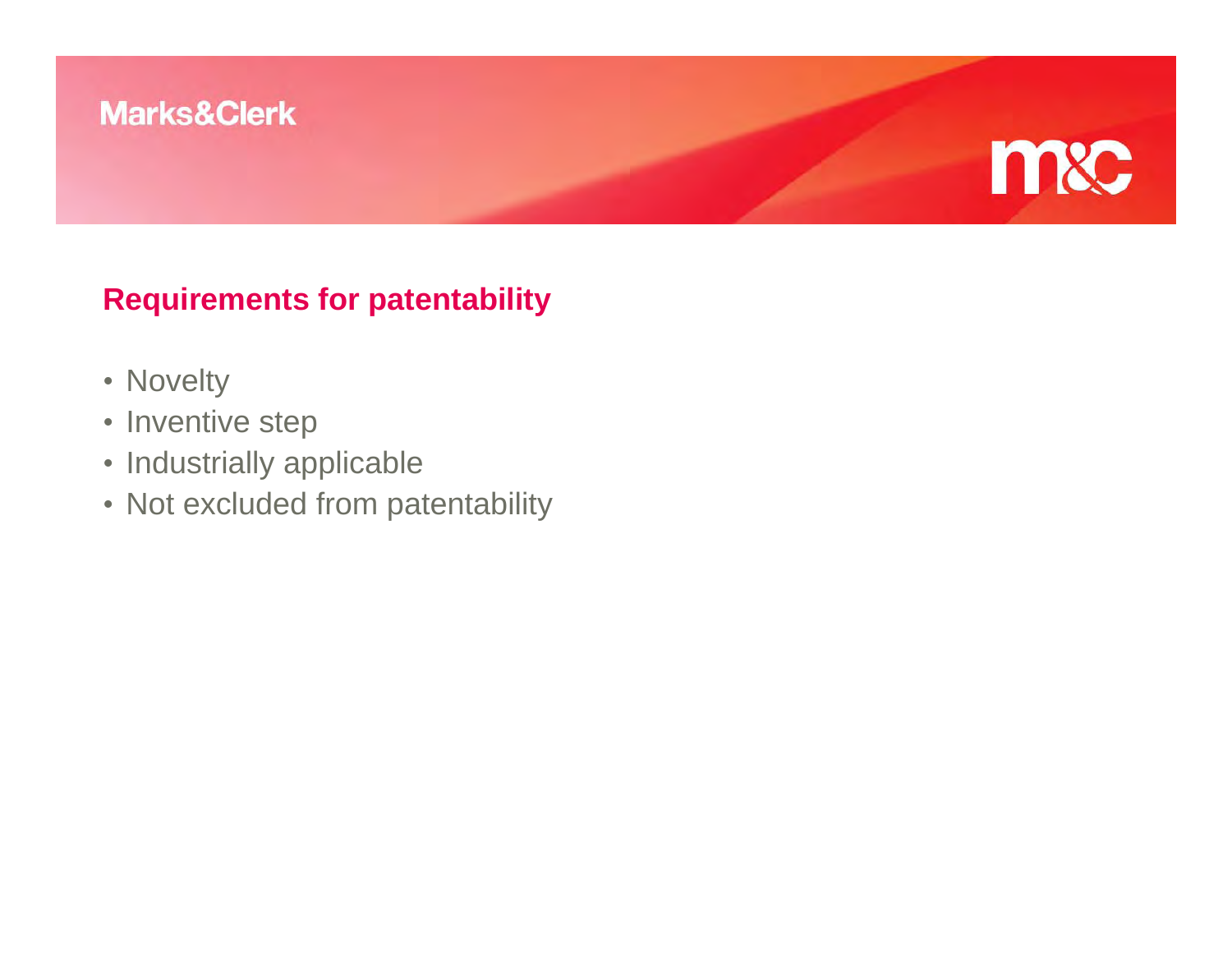

#### **US Health Warning**

The requirements for patentability in the USA have some similarities to other jurisdictions, but the way they work in practice is very different from virtually every other country

Most of what follows is based on European practice, but applies more-orless to most other countries **except the USA**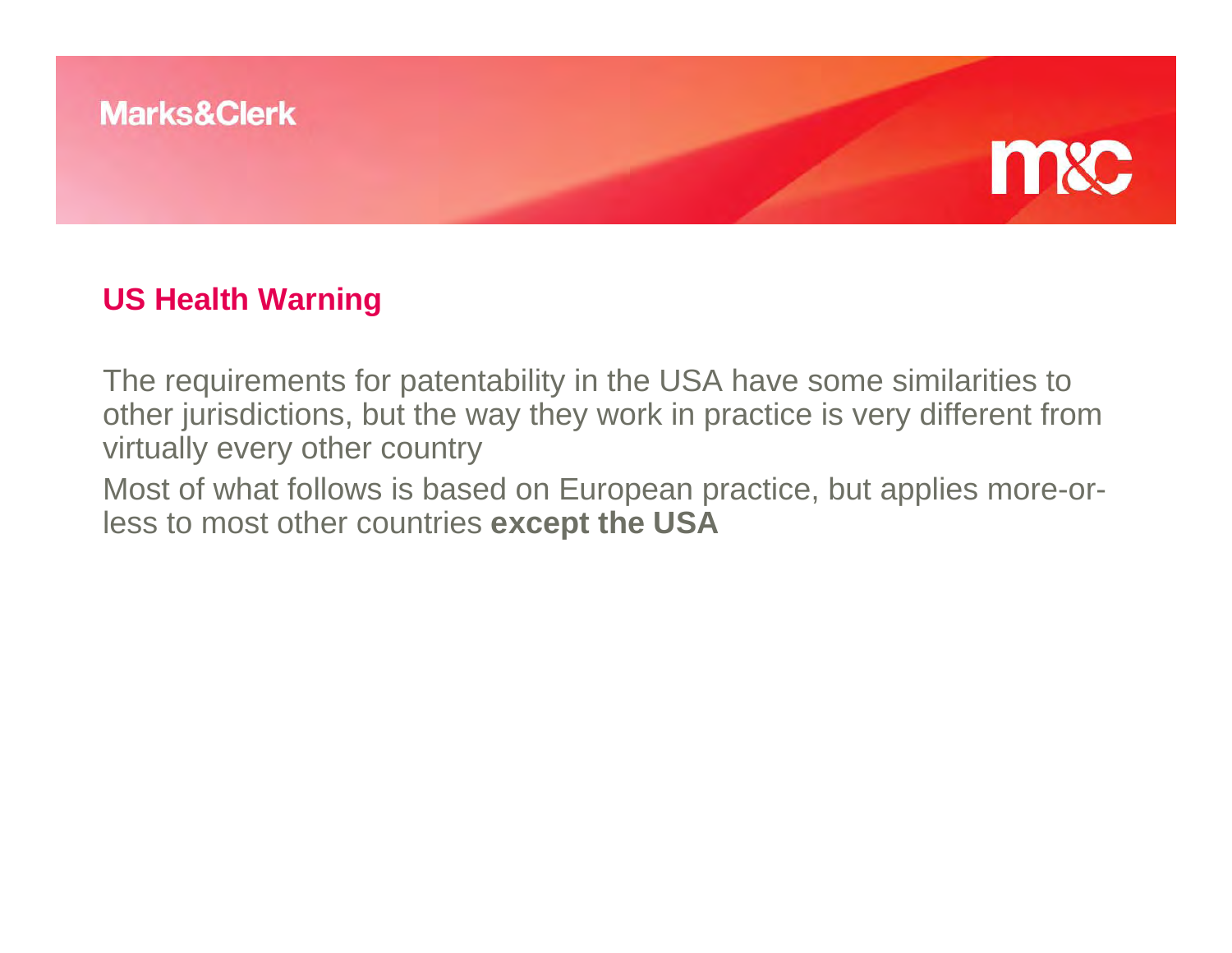

#### **Excluded from patentability**

- Not inventions:
- $\bullet$  Methods for performing mental acts, doing business, and programs for computers
- Patents shall not be granted for:
- Methods for treatment of the human or animal body by surgery or therapy and diagnostic methods practised on the human or animal body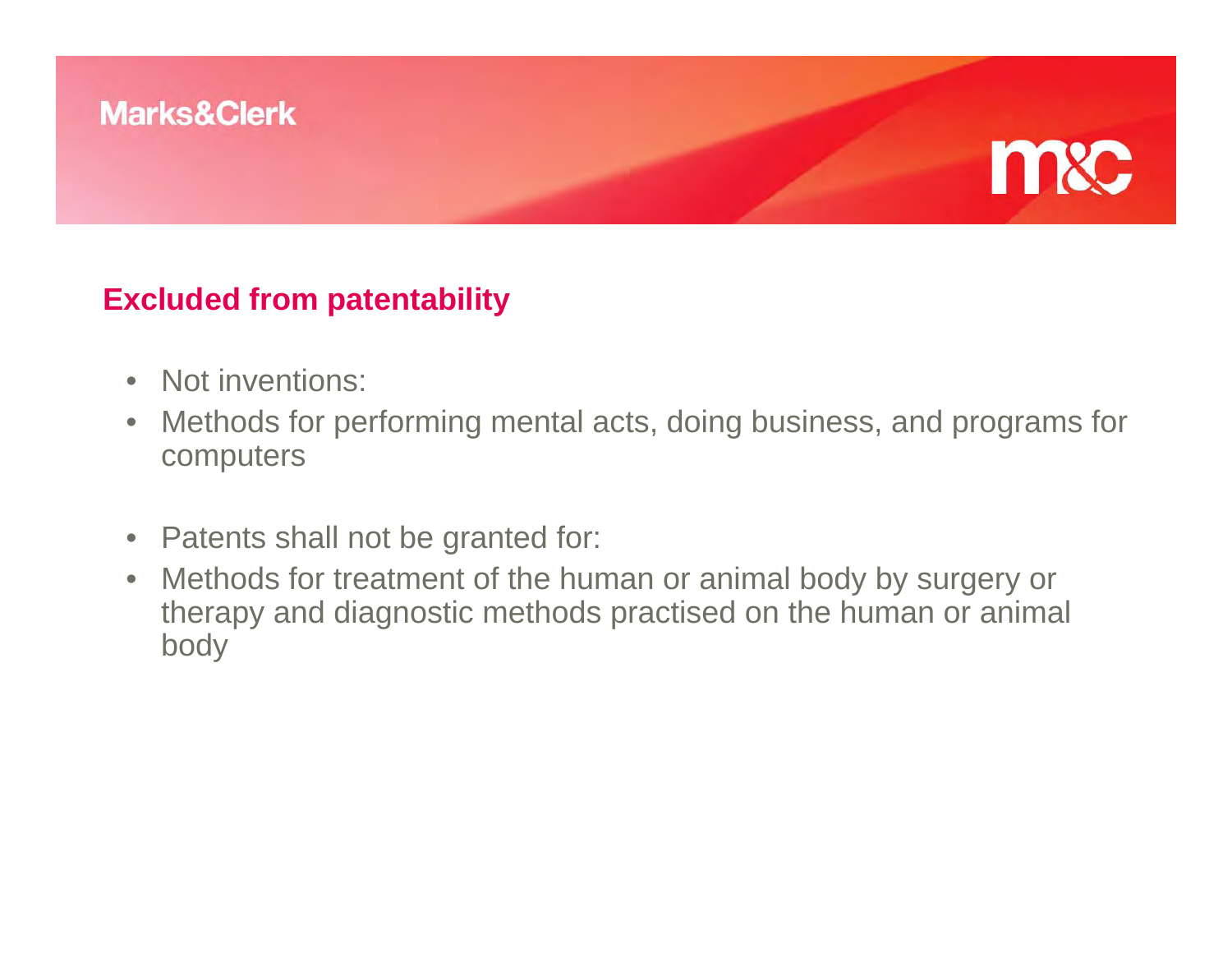

#### **Industrially applicable**

• Methods of contraception are not industrially applicable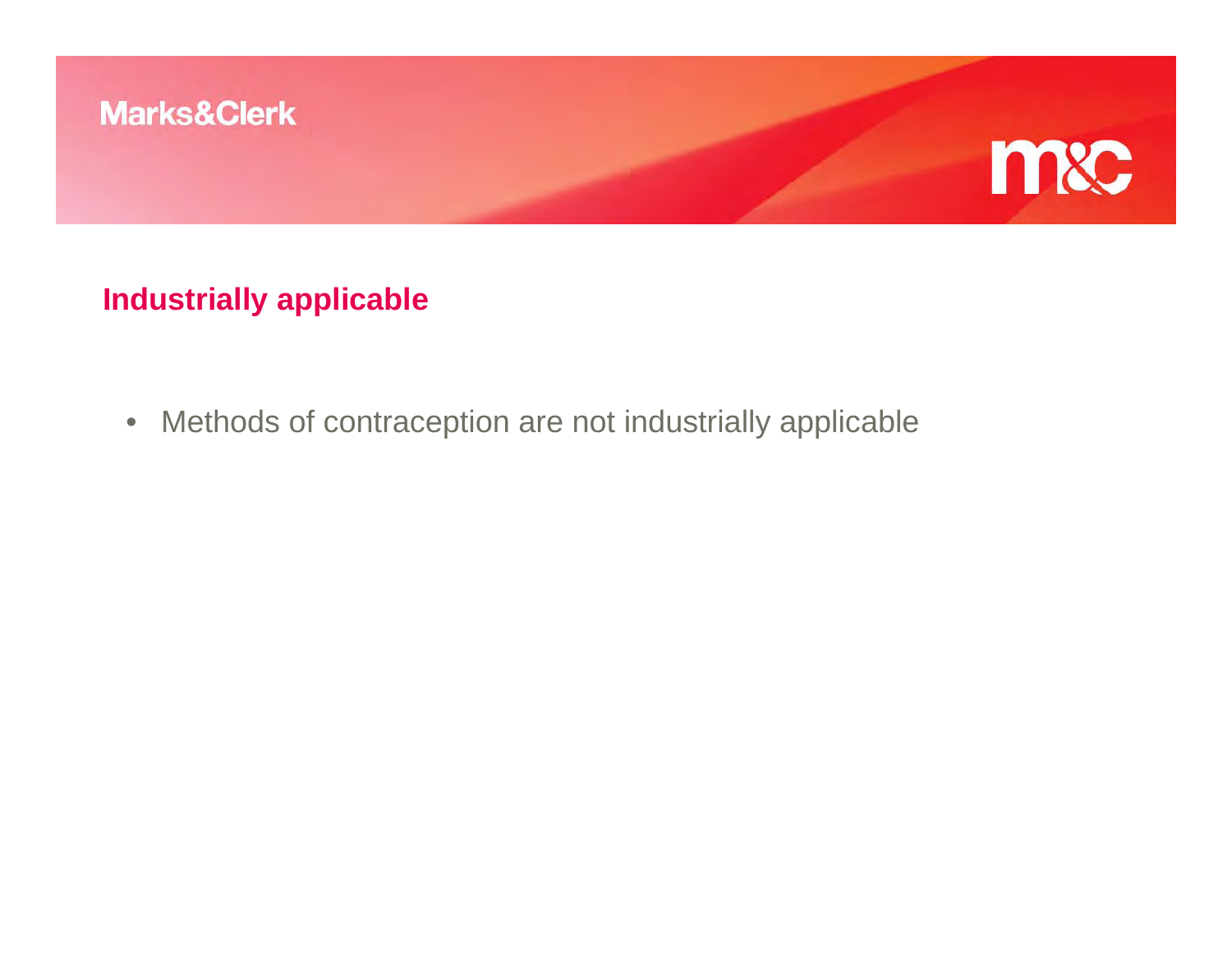

#### **Novelty**

An invention shall be considered new if it does not form part of the state of the art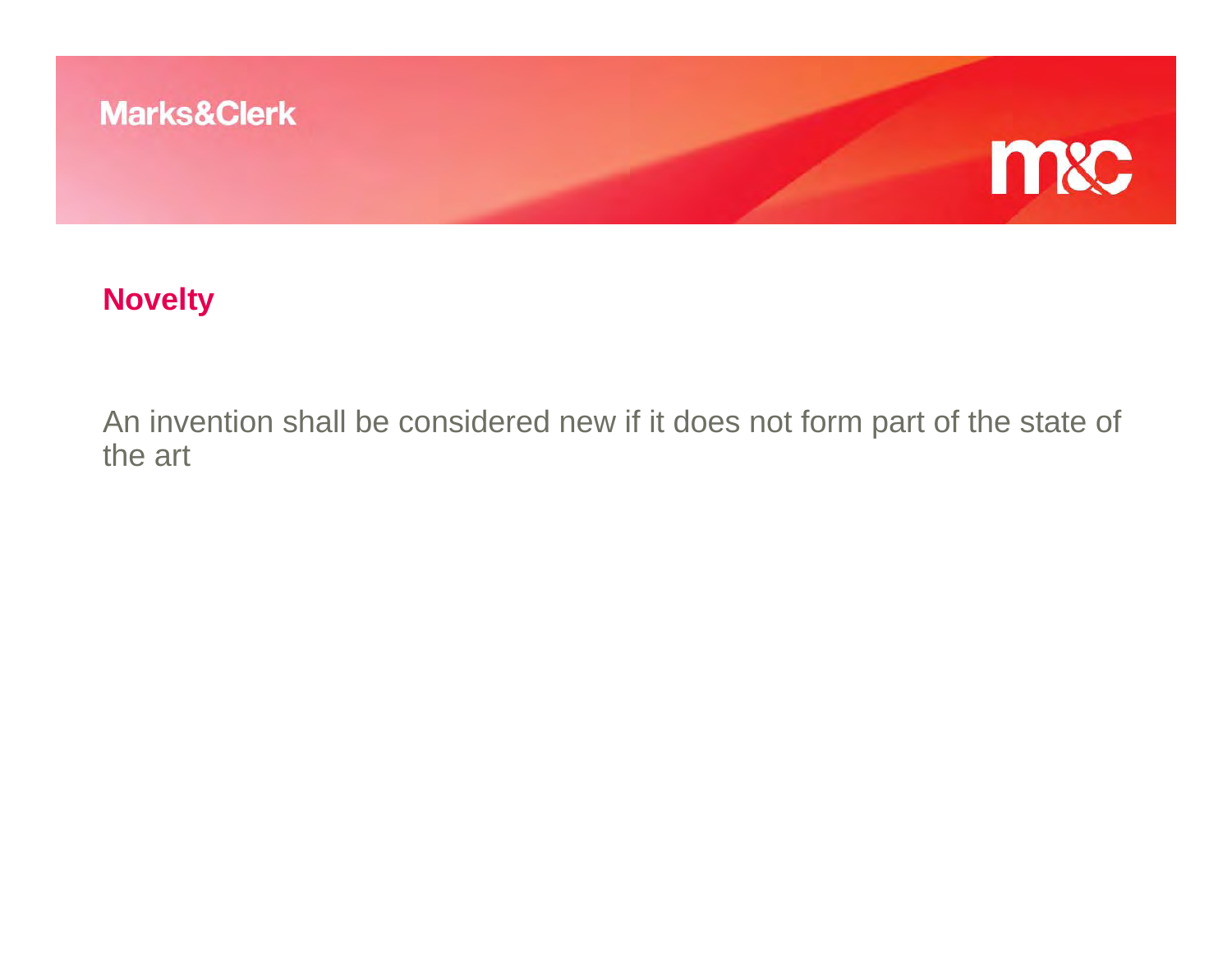

#### **State of the art**

Everything made available to the public by means of a written or oral description, by use, or in any other way, before the [filing date] Also, earlier filed but later published patent applications in the same jurisdiction

Includes:

Any publication, however obscure

Public (but not private) use, and everything that can be discerned from that use

**Disclosures by anyone, including the inventor(s), including lectures at conferences!**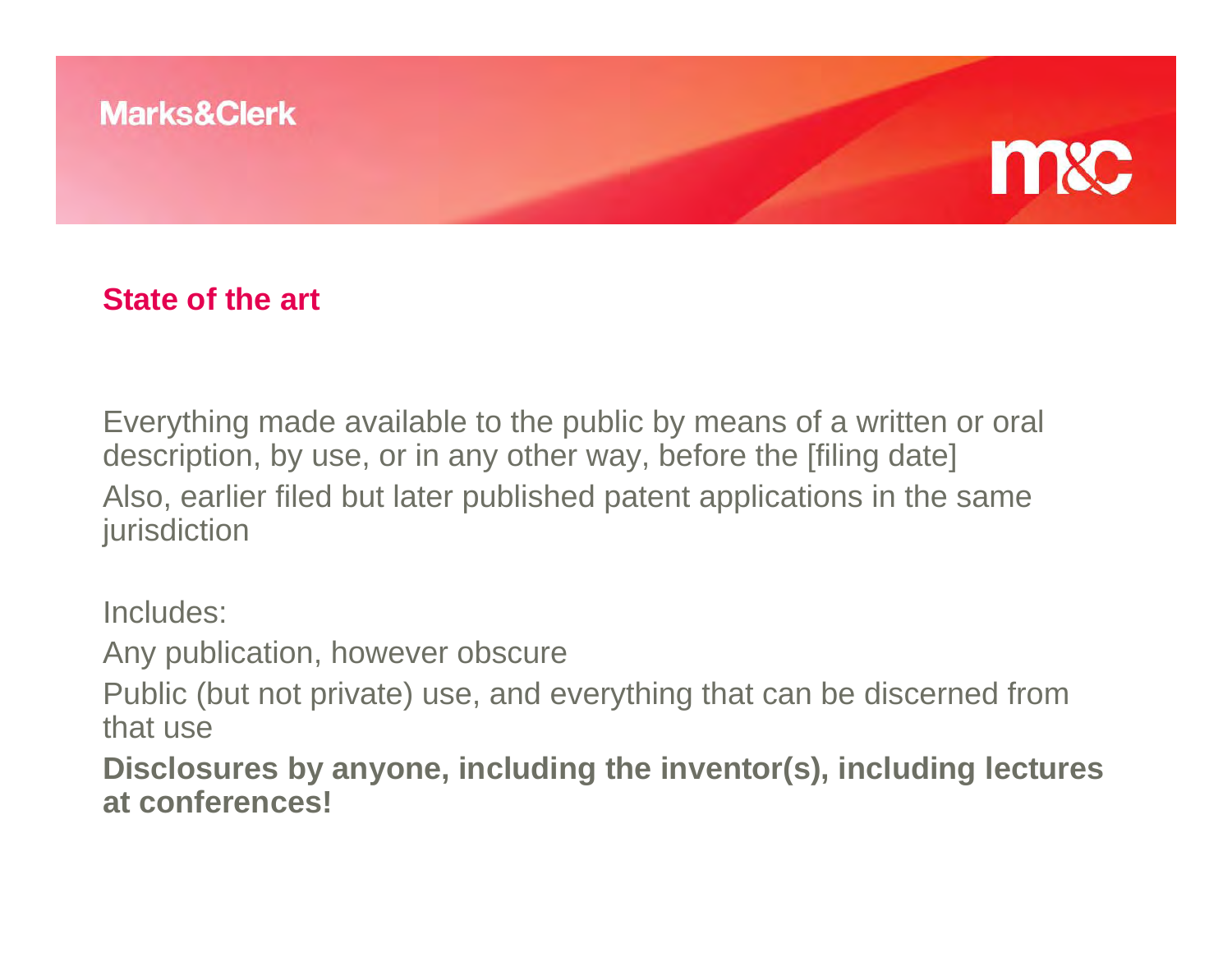

#### **State of the art in practice**

Examiners usually search patent publications and journals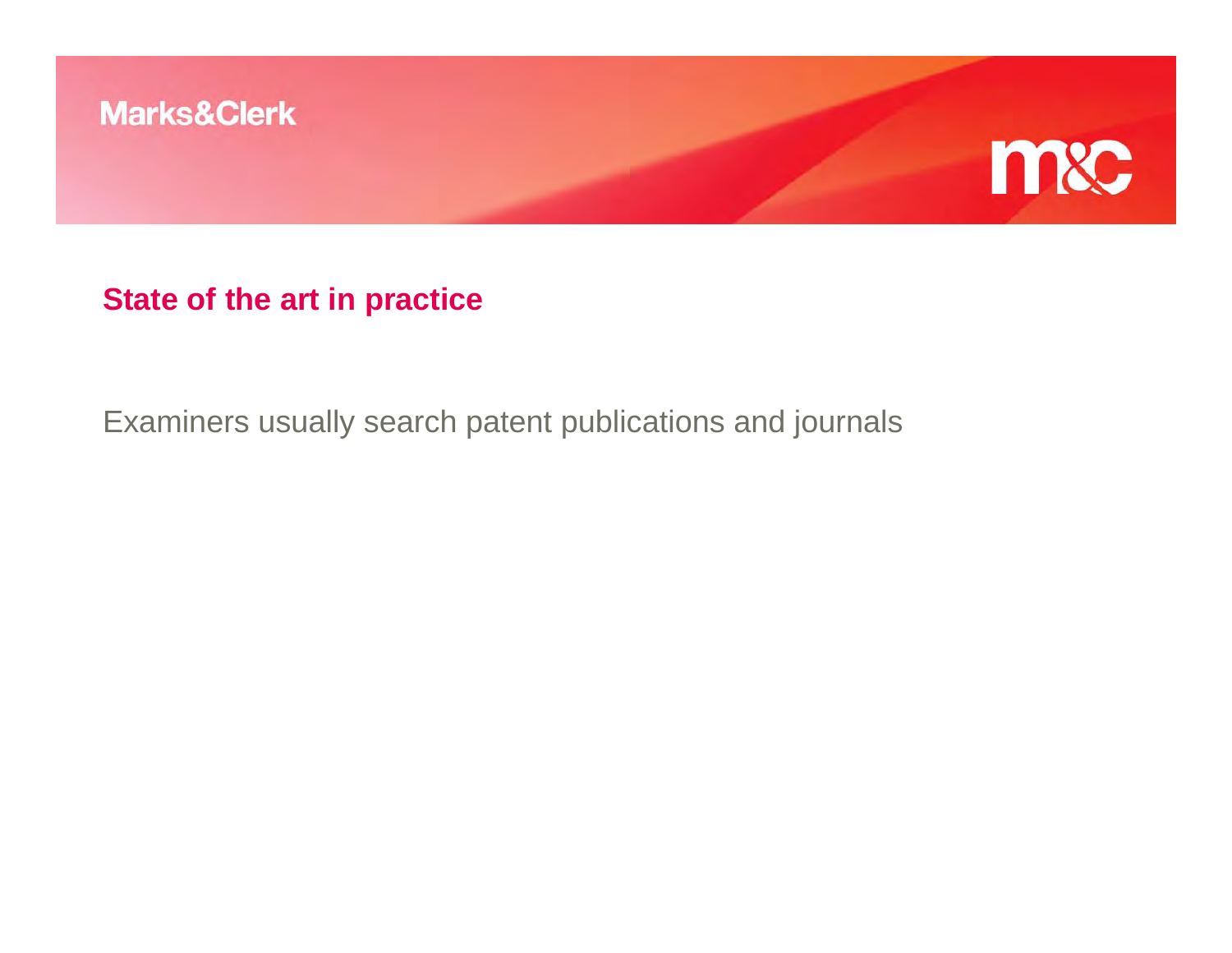

#### **Novelty in practice**

A disclosure is typically novelty-destroying only if it discloses all the features of a claim, in combination, in a single document, or another document that it explicitly refers to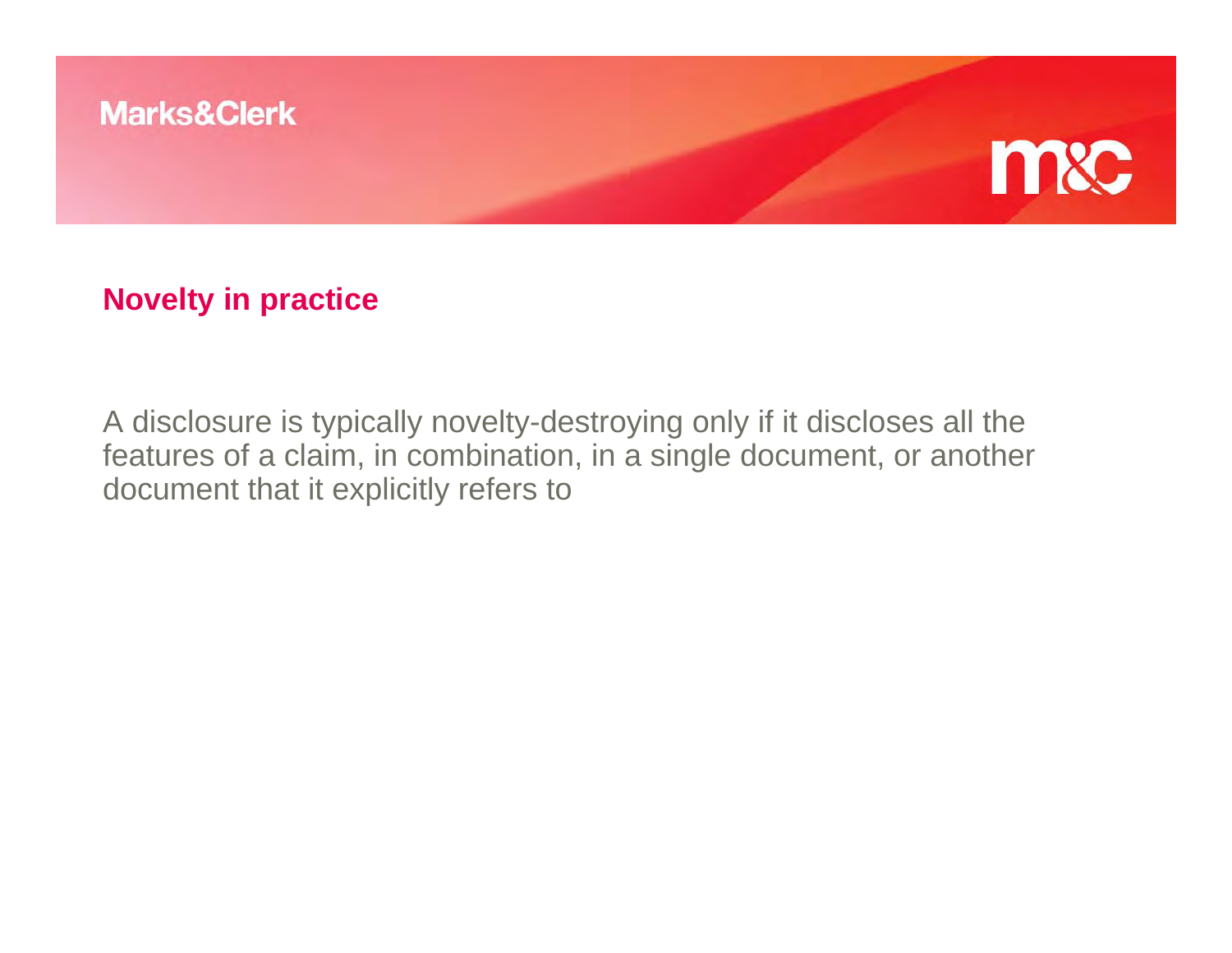



#### **Novelty in practice**

A generic disclosure does not destroy the novelty of any of the specific possibilities falling within the disclosure

A specific disclosure destroys the novelty of any generic feature that encompasses the specific, but not of another specific alternative (but another specific alternative may lack inventive step)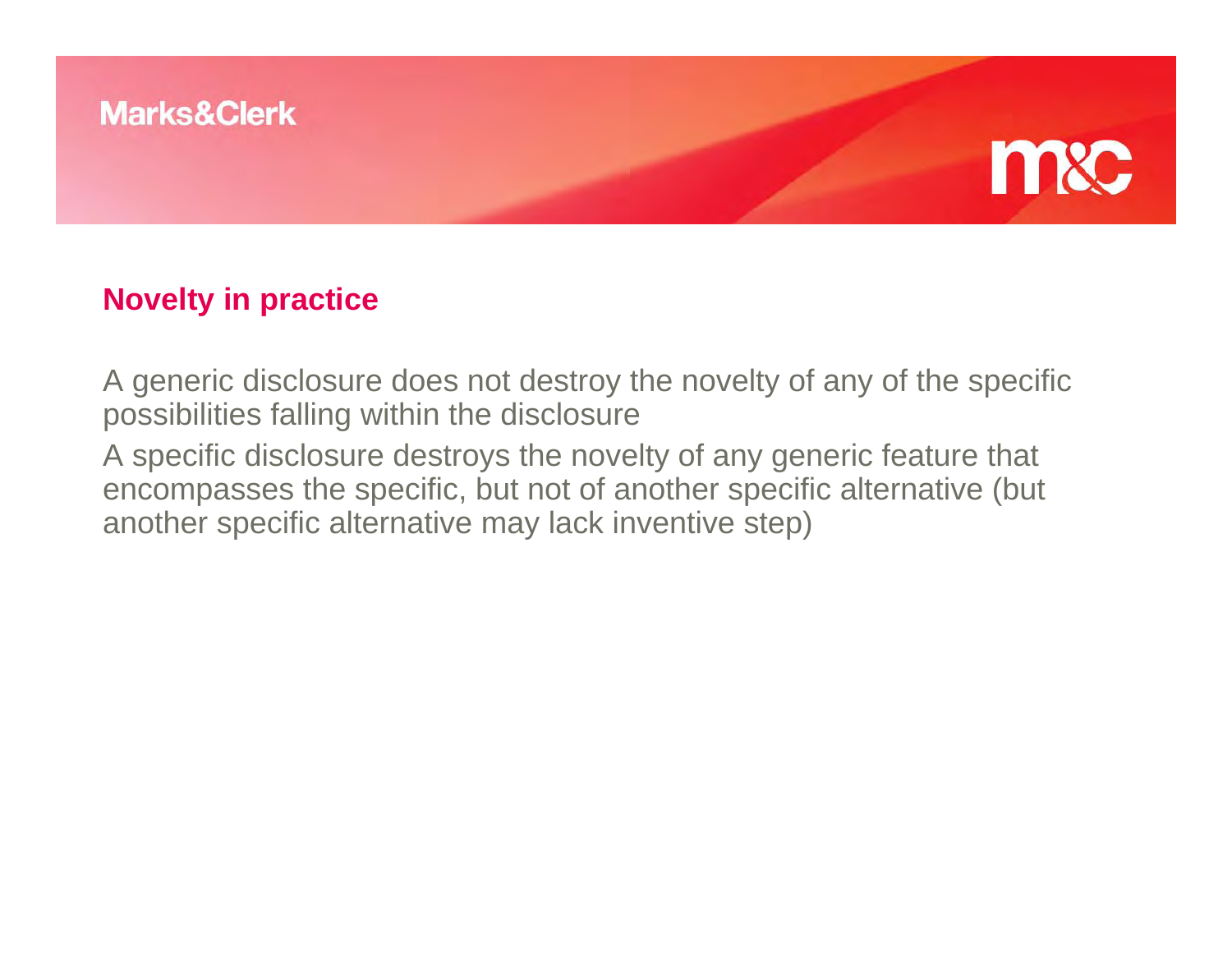

#### **Example**



A compound of the above formula, wherein  $R^1$  is.....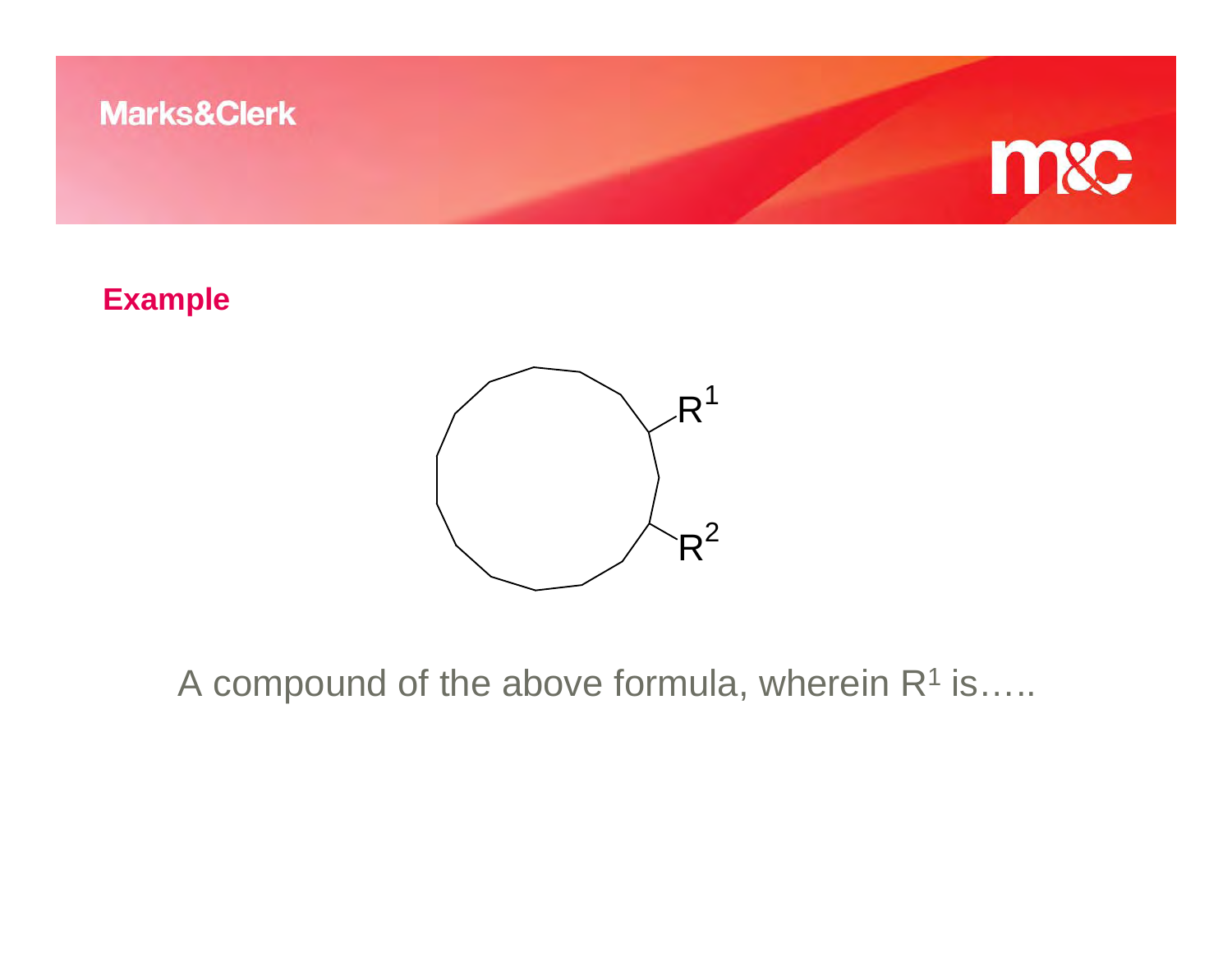# m&c

## **Example**

| Claim                      | <b>Prior Art Document</b>  | Novel?    |
|----------------------------|----------------------------|-----------|
| Ethyl group                | Alkyl group                | Yes       |
| Ethyl group                | $C_1$ to $C_6$ Alkyl group | Yes       |
| Ethyl group                | Methyl group               | Yes       |
| Alkyl group                | Ethyl group                | <b>No</b> |
| $C_1$ to $C_6$ Alkyl group | Ethyl group                | <b>No</b> |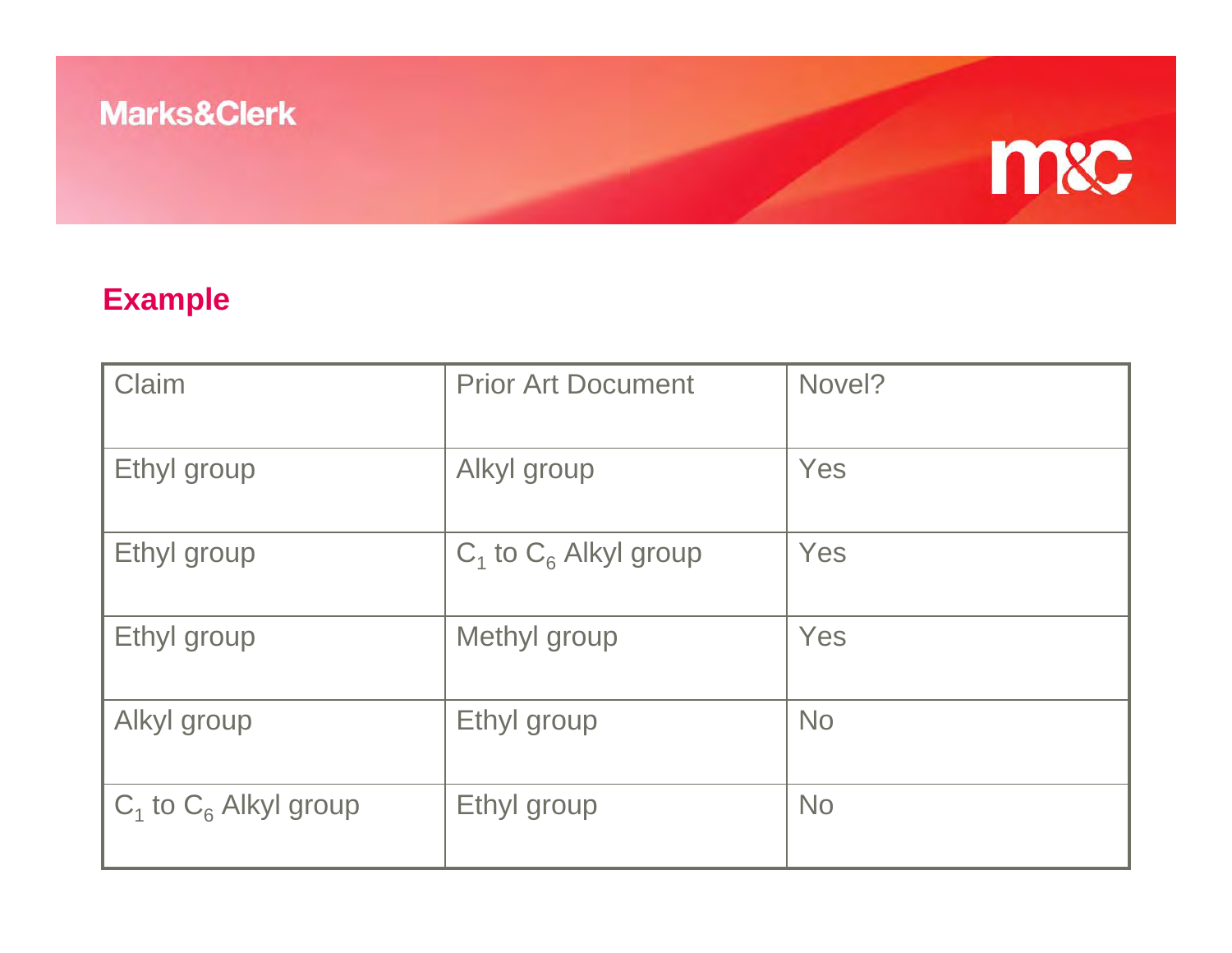

#### **Conclusion**

Repeat the analysis for every claimed feature, and only if there is a novelty-destroying disclosure of all features does the claim lack novelty

AND SOMETIMES:

Even if there is a disclosure that is in principle novelty-destroying for each claimed feature individually, there can still be novelty for a *combination* of features that is not disclosed: this is the basis of the "selection invention"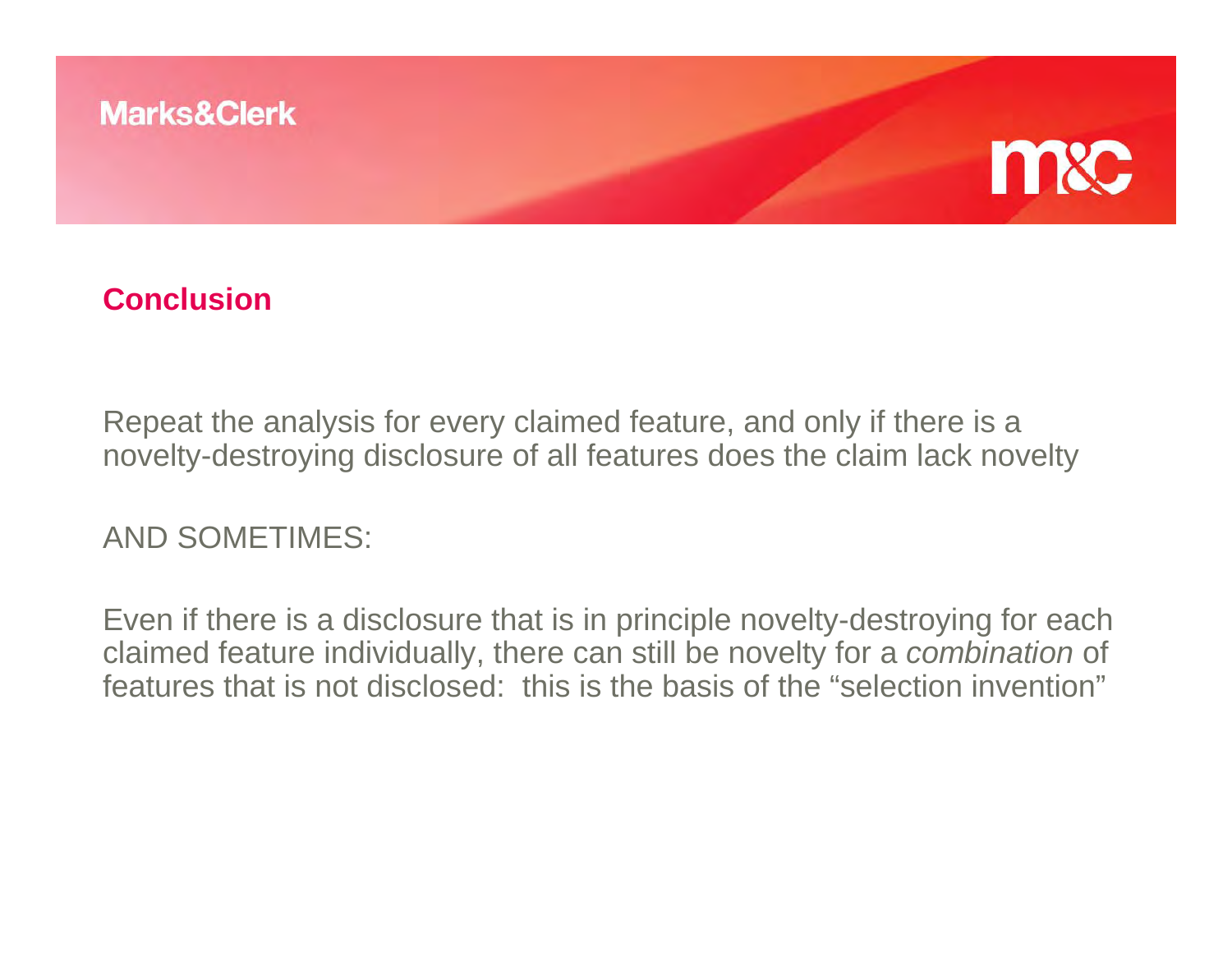

#### **Inventive step**

An invention shall be considered as involving an inventive step if, having regard to the state of the art, it is not obvious to a person skilled in the art.

The state of the art for inventive step does not include prior-filed, later published, patent applications.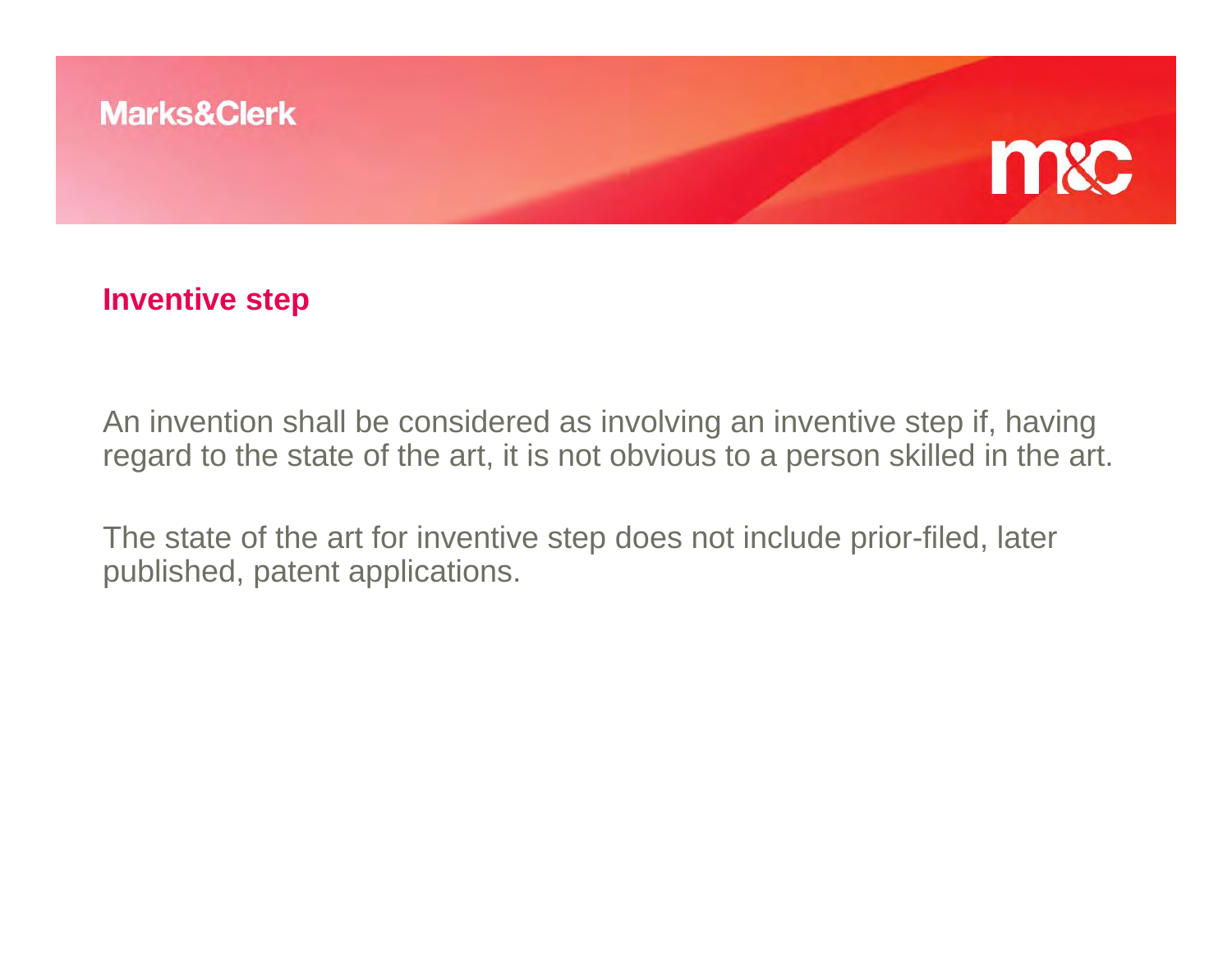

#### **Person skilled in the art**

Has all the necessary technical knowledge and skill in the technical field of the invention, but is unimaginative and cannot invent

There is scope for argument about what such an imaginary person should be considered to know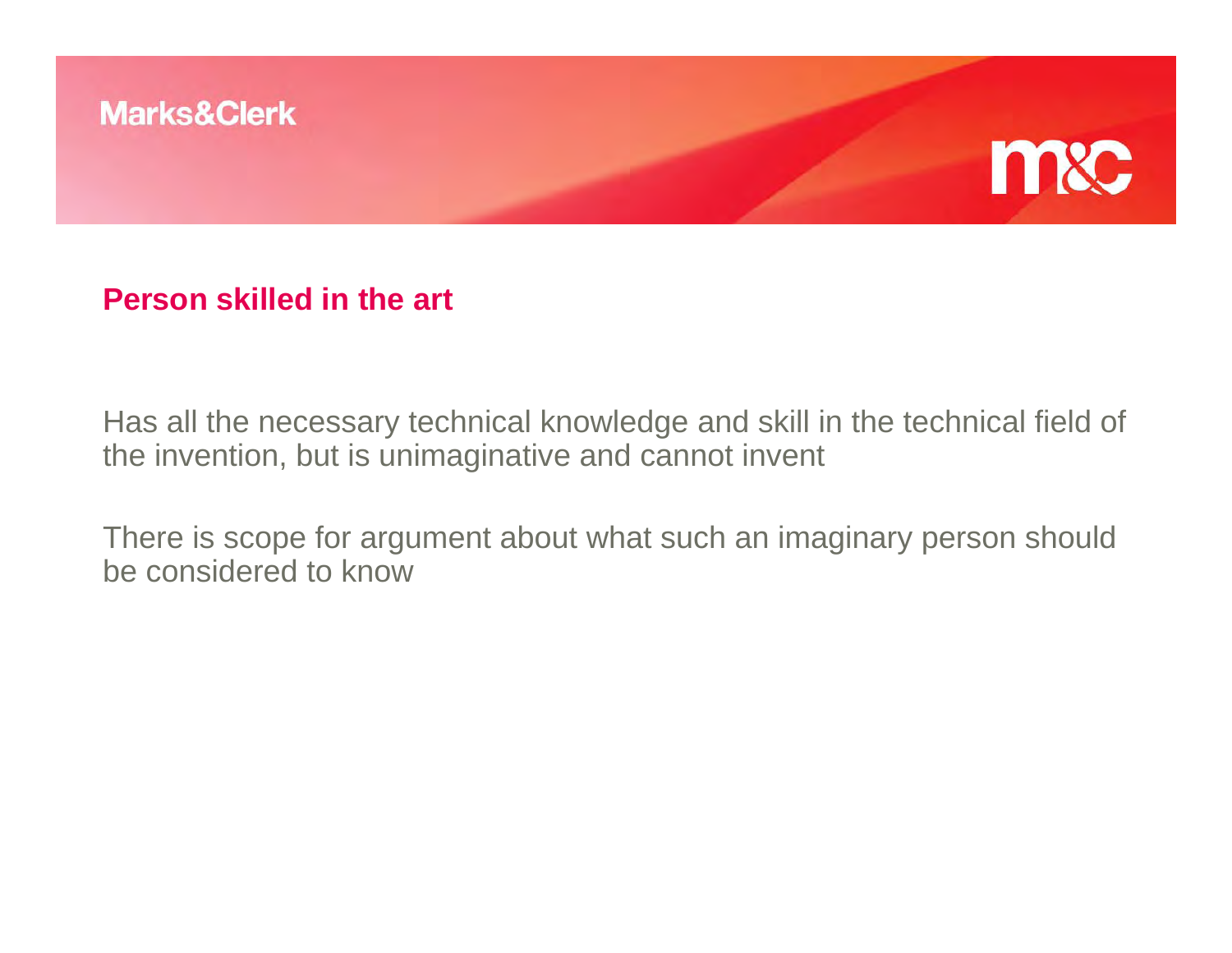

#### **What is obvious?**

- •Different jurisdictions have different tests
- $\bullet$  All in the end involve:
	- A. Identify difference(s) between prior art disclosure and invention
	- B. Decide whether it would have been obvious to modify the prior art in order to arrive at the invention
- $\bullet$  Determined at the filing date of the application/patent being considered
- $\bullet$  Hindsight must be avoided, which is difficult since step A. is based on retrospective analysis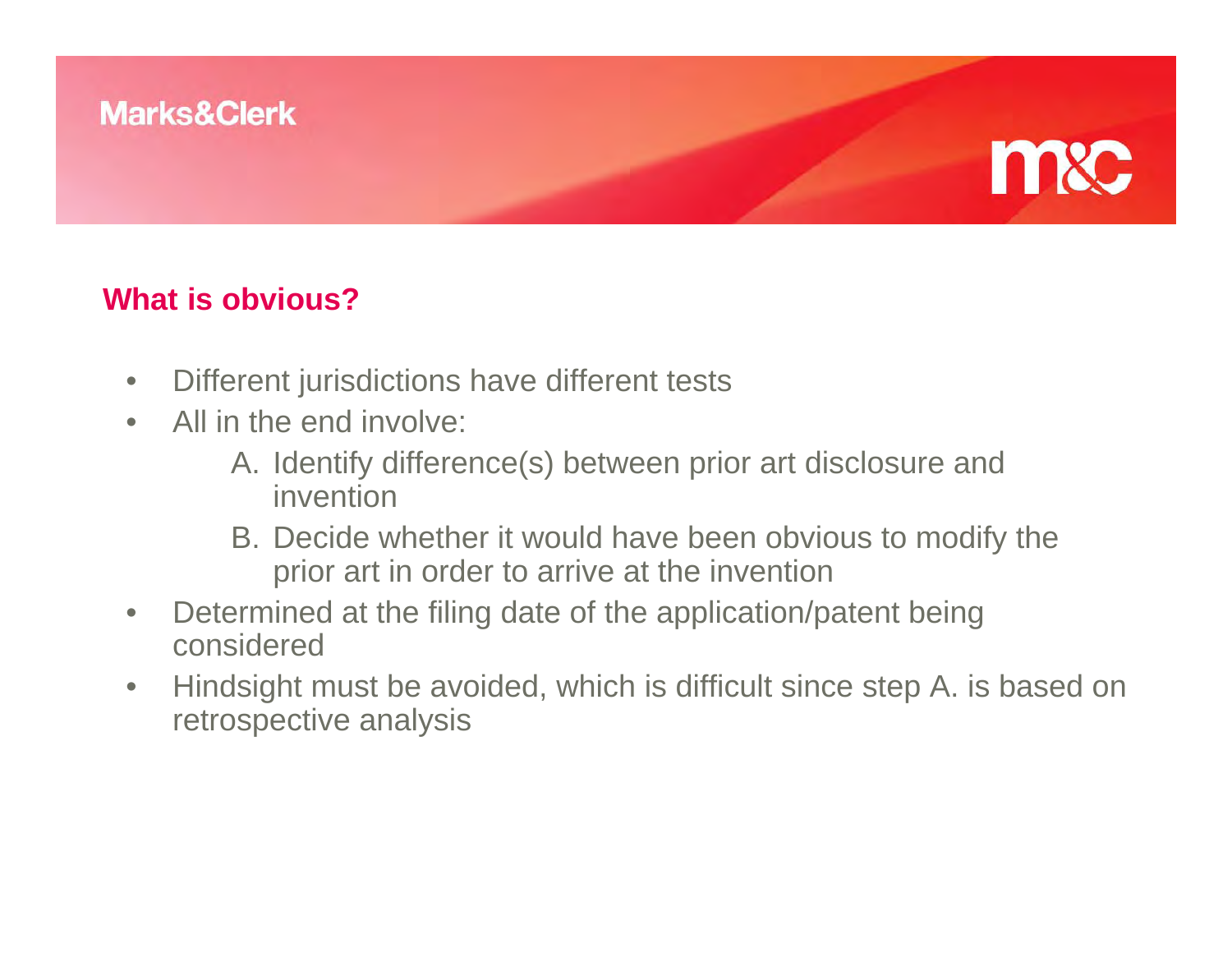



#### **Could/Would**

The test is not "could the skilled person have arrived at the invention" but **would** the skilled person have arrived at the invention" A similar consideration is "would the skilled person have had an expectation of success"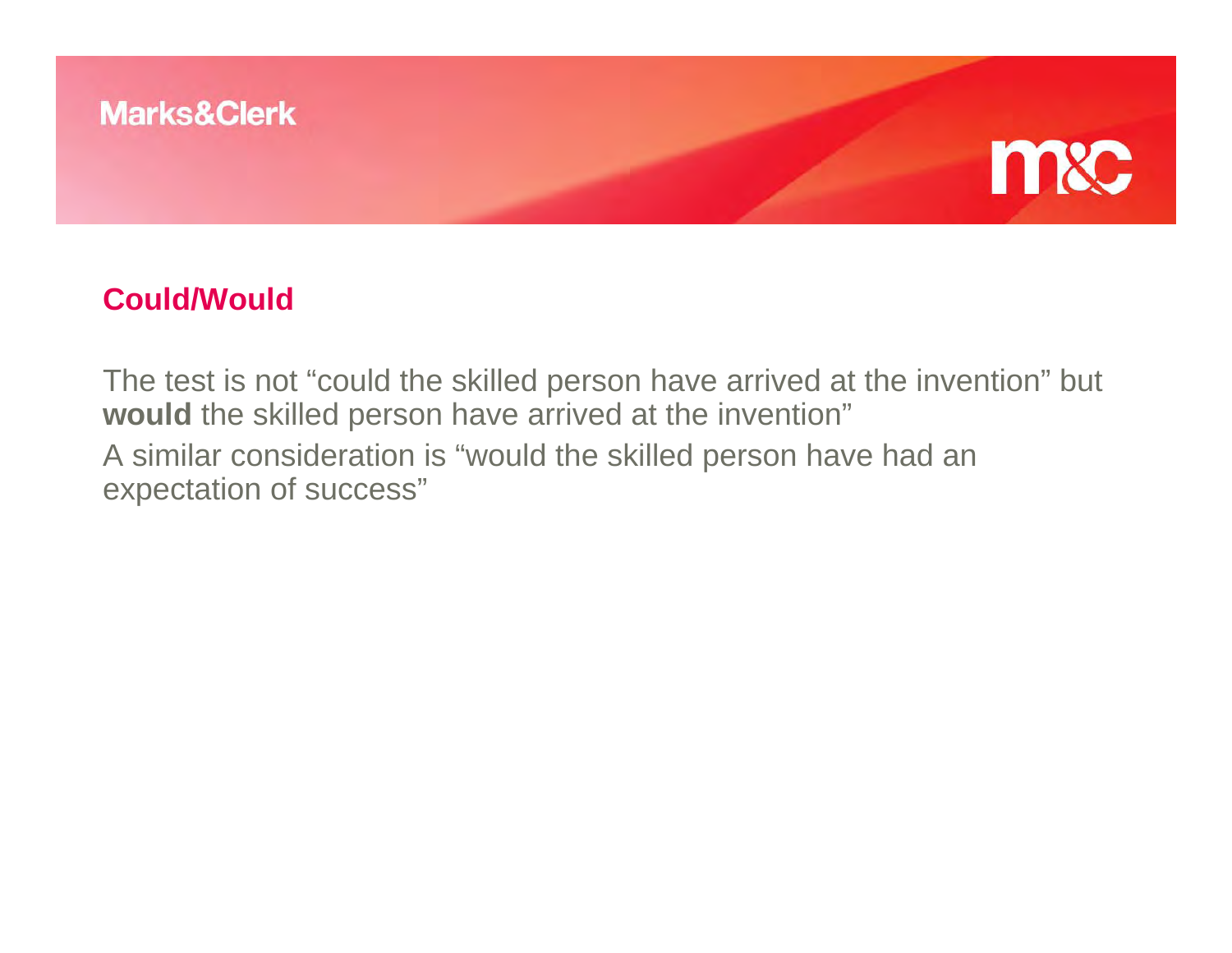



Often, an unexpected advantage, that could not have been predicted from the prior art, is taken as evidence of an inventive step Particularly relevant to "selection inventions" However, if the invention is already sufficiently obvious, then an unexpected advantage can sometimes be considered a "bonus effect", which does not confer inventive step

mxc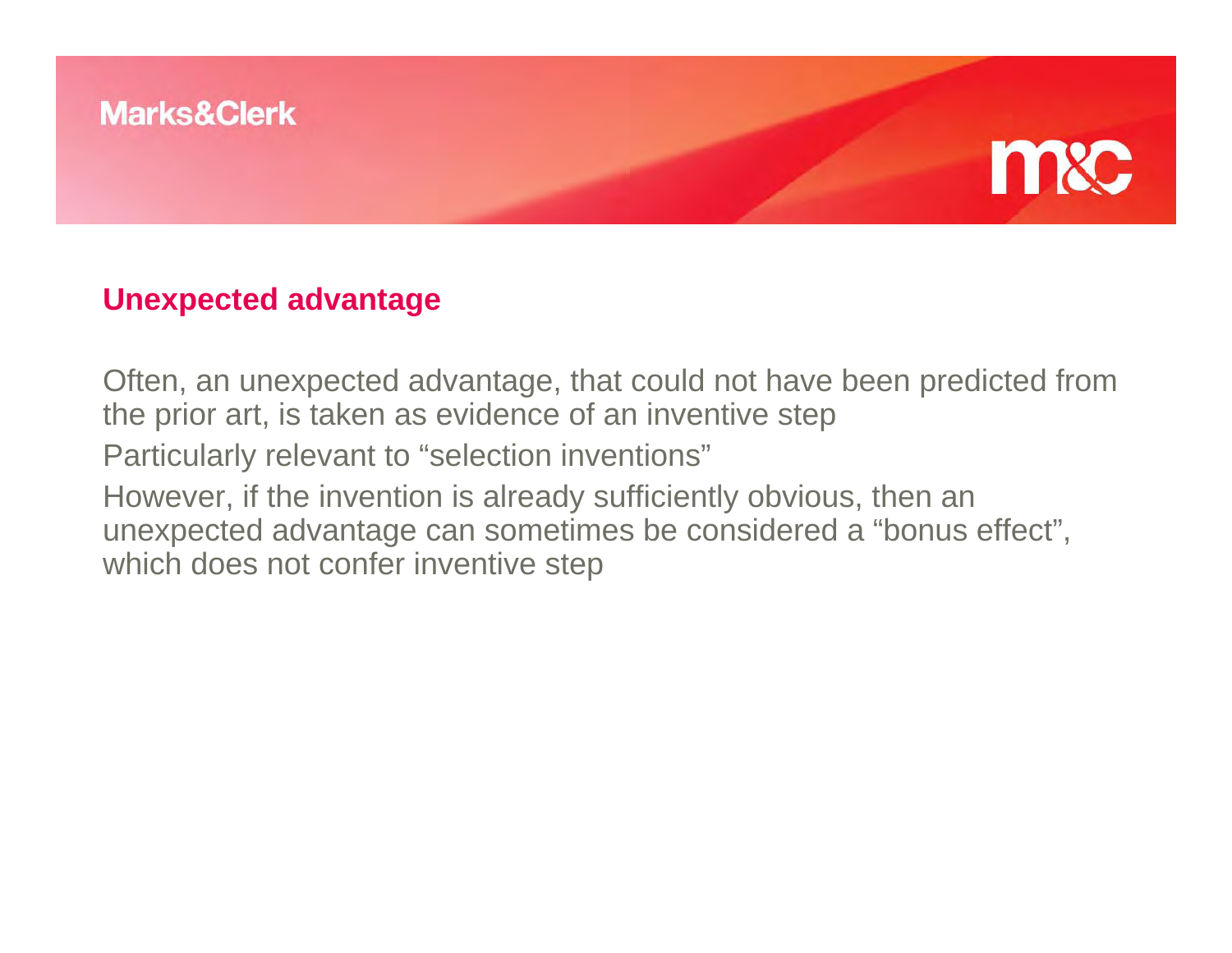



#### **Conclusion**

Inventive step is somewhat subjective, and there is a lot of scope for argument and different conclusions from the same facts During the application process, the fact that it is a two-way dialogue between the applicant and the examiner means that the applicant does get the benefit of the doubt, to some extent